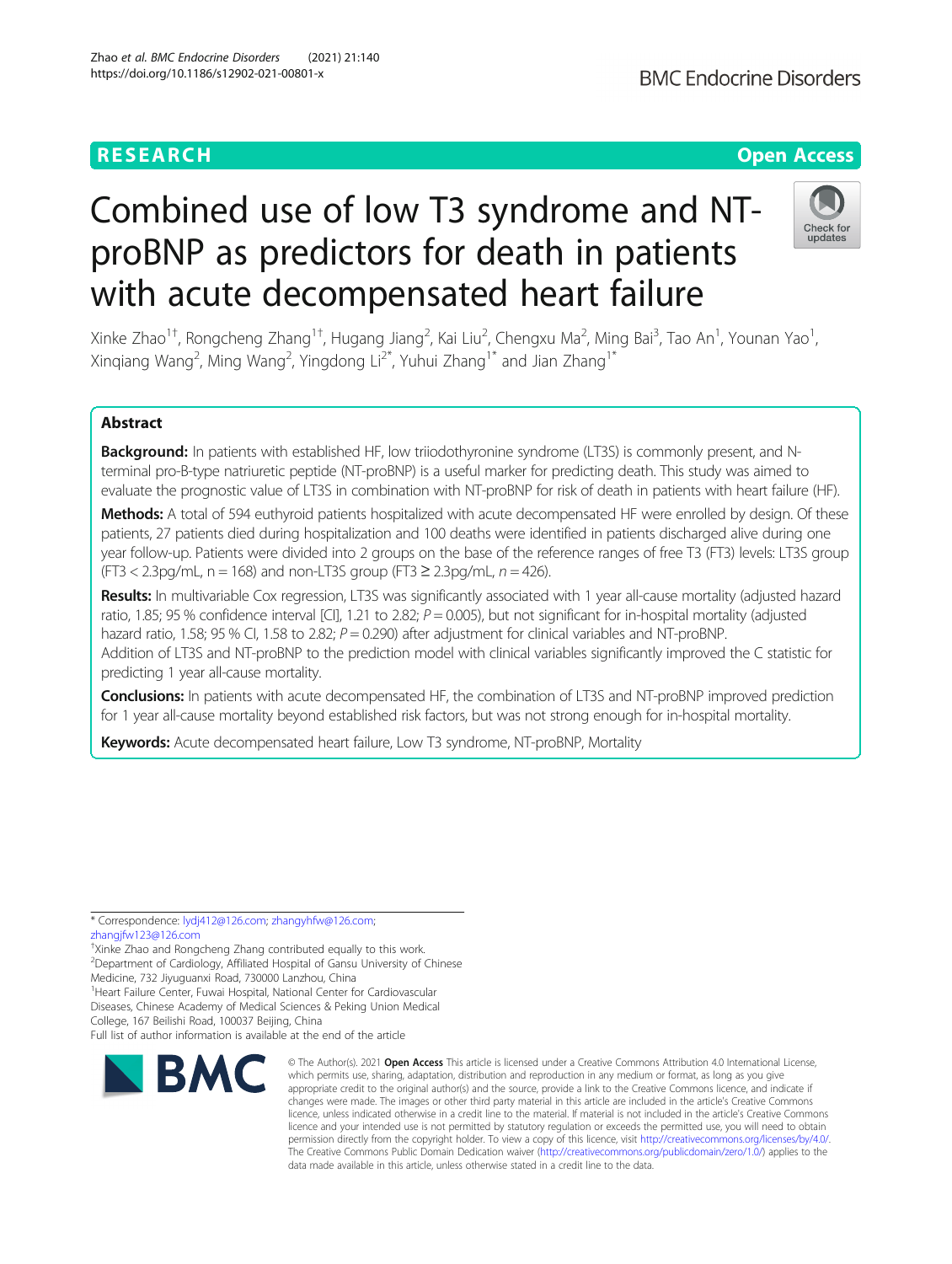#### Background

Patients with heart failure (HF), especially those with advanced disease status, are more likely to experience neurohormonal derangements which could reflect the pathophysiological process and predict the deterioration of HF [\[1](#page-6-0)]. Thyroid hormone metabolic abnormality is one of the important phenotype of hormonal disorders in patients with HF  $[2]$  $[2]$ . Low T3 syndrome (LT3S) that refers to reduced triiodothyronine (T3) with normal levels of thyroid stimulating hormone (TSH) and tetraiodothyronine (T4) is commonly present in patients with established HF, and accounts for about half the number of euthyroid patients with acute HF [[3](#page-6-0)–[6](#page-6-0)]. The low level of free T3 (FT3) in LT3S has been documented to be an independent risk predictors in patients with HF [\[2](#page-6-0)]. Given well-establishment of N-terminal pro-B-type natriuretic peptide (NT-proBNP) in patients with HF, it remains unclear how to use of LT3S in combination with NT-proBNP for risk prediction in patients with acute decompensated HF. Furthermore, data on the evaluation of prognostic value of LT3S in HF patients in short term are lacking. Therefore, the purpose of this study was to investigate the prognostic value of LT3S by the use of FT3, and in combination with NT-proBNP as predictors for in-hospital mortality and 1-year all-cause mortality in euthyroid patients hospitalized with acute decompensated HF.

#### **Methods**

#### Study population and design

From December 2017 to January 2019, we prospectively performed an observational study for patients hospitalized with acute decompensated HF in two hospitals (Affiliated Hospital of Gansu University of Chinese Medicine and the First Hospital of Lanzhou University) from Gansu province, China. Patients who were aged 18 years or older, gave written informed consent, and had thyroid function and NT-proBNP available from routine laboratory measurements were consecutively included. Acute decompensated HF was diagnosed by at least two cardiologists according to guideline [\[7\]](#page-6-0) and defined as worsening of signs and symptoms of preexisting HF resulting in unplanned hospitalization. Patients with a diagnosis of acute coronary syndrome, cancer, autoimmune disease, and previous thyroid disease (history of thyroid dysfunction, treatment with thyroid hormones or anti-thyroid drugs, and previous thyroid operation or radiation therapy) were excluded. Patients were also excluded if they were prescribed amiodarone before admission. All patients were administered intravenous loop diuretics during the first 24 h of admission. Information on the study population including demographic characteristics, comorbidities, vital signs, physical examination, New York Heart Association (NYHA) functional class and medication history are recorded by trained clinicians at admission. Laboratory data of patients were collected within 24 h of admission. Echocardiography was blindly performed on all patients by specialists trained in cardiac ultrasonography during hospitalization. All clinical data were entered into a predefined case report form by an abstractor with checking by another. According to the results of measurement of thyroid function, patients with euthyroidism (TSH and free T4 in the normal reference ranges) were selected for analysis and divided into 2 groups on the base of the reference ranges of FT3: LT3S group and non-LT3S group. In-hospital death and 1 year all-cause death were obtained from patients' medical records or by contact with patients or patients' families. The study protocol was in compliance with the Declaration of Helsinki, and the ethics committee of Affiliated Hospital of Gansu University of Chinese Medicine and the First Hospital of Lanzhou University approved this study (approve number: 2017-04).

#### Measurement of thyroid function and NT-proBNP

Thyroid function including TSH, free T4, total T4, FT3, and total T3 was measured by ADVIA Centaur XP Chemiluminescent Immunoassay System (Siemens AG, Munich, Germany) in clinical laboratory. The reference ranges for FT3 were 2.3 to 4.2 pg/mL.

NT-proBNP was measured by the electrochemiluminescence immunoassay using the Elecsys 2010 analyser (Roche Diagnostics, Mannheim, Germany). Laboratory technicians who performed biomarkers measurement at Affiliated Hospital of Gansu University of Chinese Medicine and the First Hospital of Lanzhou University were blinded to this study.

#### Statistical Analyses

We tested the normality of continuous variables by using Kolmogorov-Smironov test. Continuous variables are presented as means ± standard deviation (SD) or medians and interquartile range (IQR). Categorical variables are described as numbers and percentages. Comparisons between two groups were performed by Student t-test for symmetrical continuous, Mann-Whitney U test for nonsymmetric continuous, and  $\chi$ 2 tests for categorical variables. Logarithmic transformation was performed to normalize the distribution of NT-proBNP. Candidate variables that were associated with LT3S in univariate logistic regression  $(P < 0.05)$  were included in multiple logistic regression for explaining the variability of LT3S. One-year mortality was assessed in patients discharged alive. Cox regression was performed to evaluate the associations of LT3S and NT-proBNP with risk of death. Candidate variables (without NT-proBNP) that was associated with death on univariable Cox regression analysis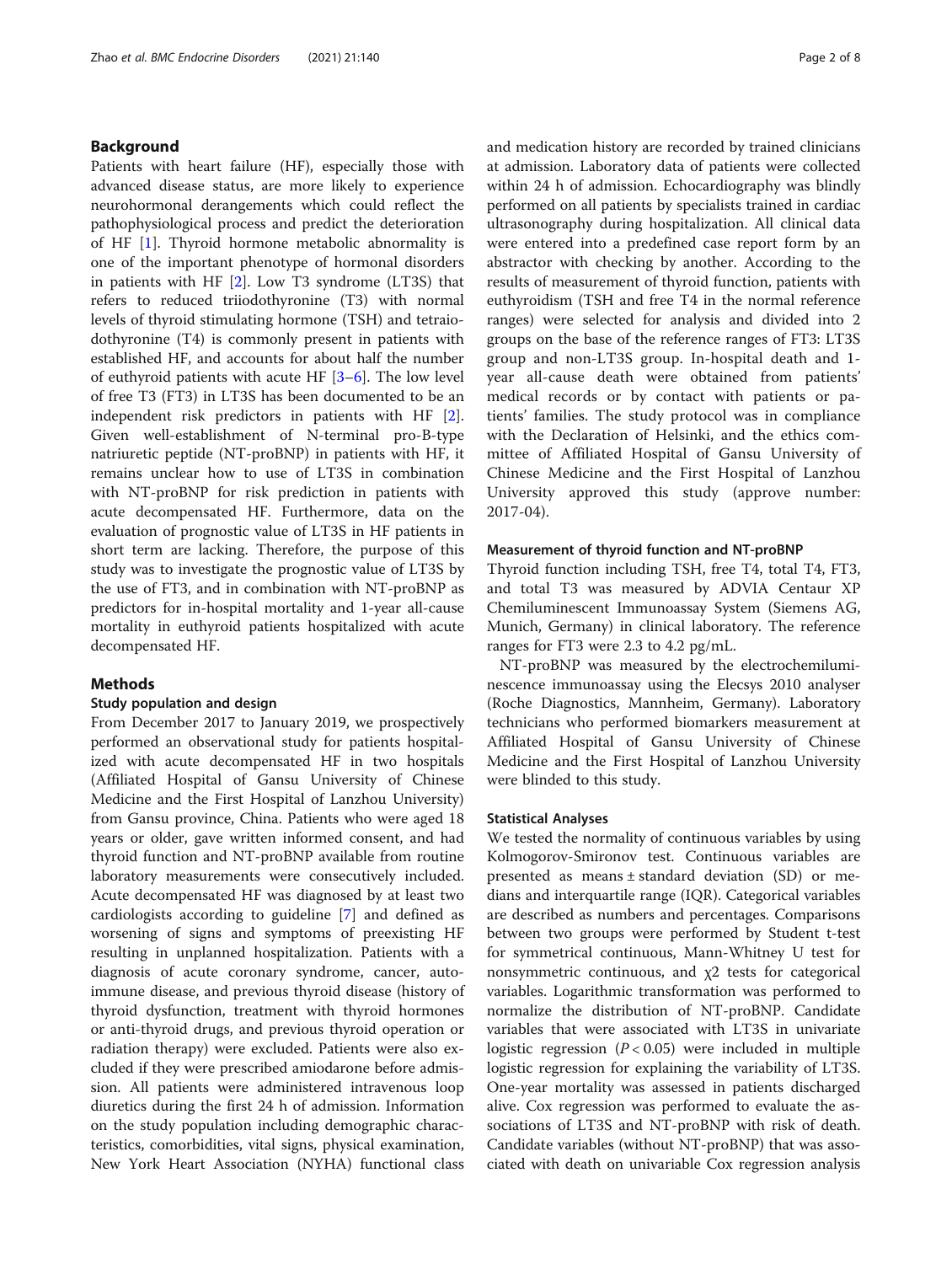$(P < 0.05)$  were retained in the multiple Cox regression analysis. Variables with significant  $P$  values ( $P < 0.05$ ) were retained in the final multivariable model. Hosmer-Lemeshow statistic was used to evaluate model calibration. The additional values of LT3S and NT-proBNP to reference model for detection of death were evaluated using Harrell's C-statistic. Log-rank tests for Kaplan-Meier cumulative hazard curves were used to describe the ability of LT3S to predict death. P value of less than 0.05 from twosided tests was considered statistically significant. All analyses were conducted using SPSS version 22.0 (SPSS Inc., Chicago, Illinois) and Stata version 15.1 (StataCorp LP, College Station, TX, USA).

#### Results

Of the 665 patients included from December 2017 to January 2019, 594 patients with euthyroidism were included for analysis (Fig. 1). The mean age was 57 years, 414 (69.7 %) patients were male and 317 (53.4 %) patients had LVEF < 40 %.

In this study, one hundred and sixty eight (28.3 %) patients had LT3S (FT3 < 2.3 pg/mL). Comparisons of baseline characteristics according to patients with LT3S and non-LT3S (FT3  $\geq$  2.3pg/mL) are presented in Table [1](#page-3-0). Patients with LT3S were more likely to be older, with higher atrial fibrillation proportion, more advanced NYHA class, and lower systolic blood pressure and body mass index; in addition, intravenous infusion of dopamine was used more frequently in patients with LT3S. In multivariable logistic regression analysis, independent determinants of LT3S were atrial fibrillation, systolic blood pressure, NYHA functional class, hemoglobin, albumin, and blood urea nitrogen (Supplemental Table [1](#page-6-0)).

In all, 27 patients (4.5 %) died during hospitalization. Compared with patient with non-LT3S (2.8 %), patients with LT3S had a higher proportion of in-hospital mortality (8.9 %) (Table [1\)](#page-3-0). Results of univariable analysis for all potential risk predictors and multivariable models for in-hospital mortality are shown in supplemental Tables [2](#page-6-0) and supplemental Table [4.](#page-6-0) NYHA functional class and blood urea nitrogen were included as model for inhospital mortality. In univariable Cox regression analysis, patients with LT3S were significantly associated with inhospital mortality compared with patient with non-LT3S, but the association was not significant in multivariable analysis (Table [2](#page-4-0)). Incorporation of both LT3S and NT-proBNP to reference model could not improve C statistic for in-hospital mortality (Table [3](#page-4-0)).

In 567 patients discharged alive, 100 deaths (17.6 %) were identified during one year follow-up. Patients with

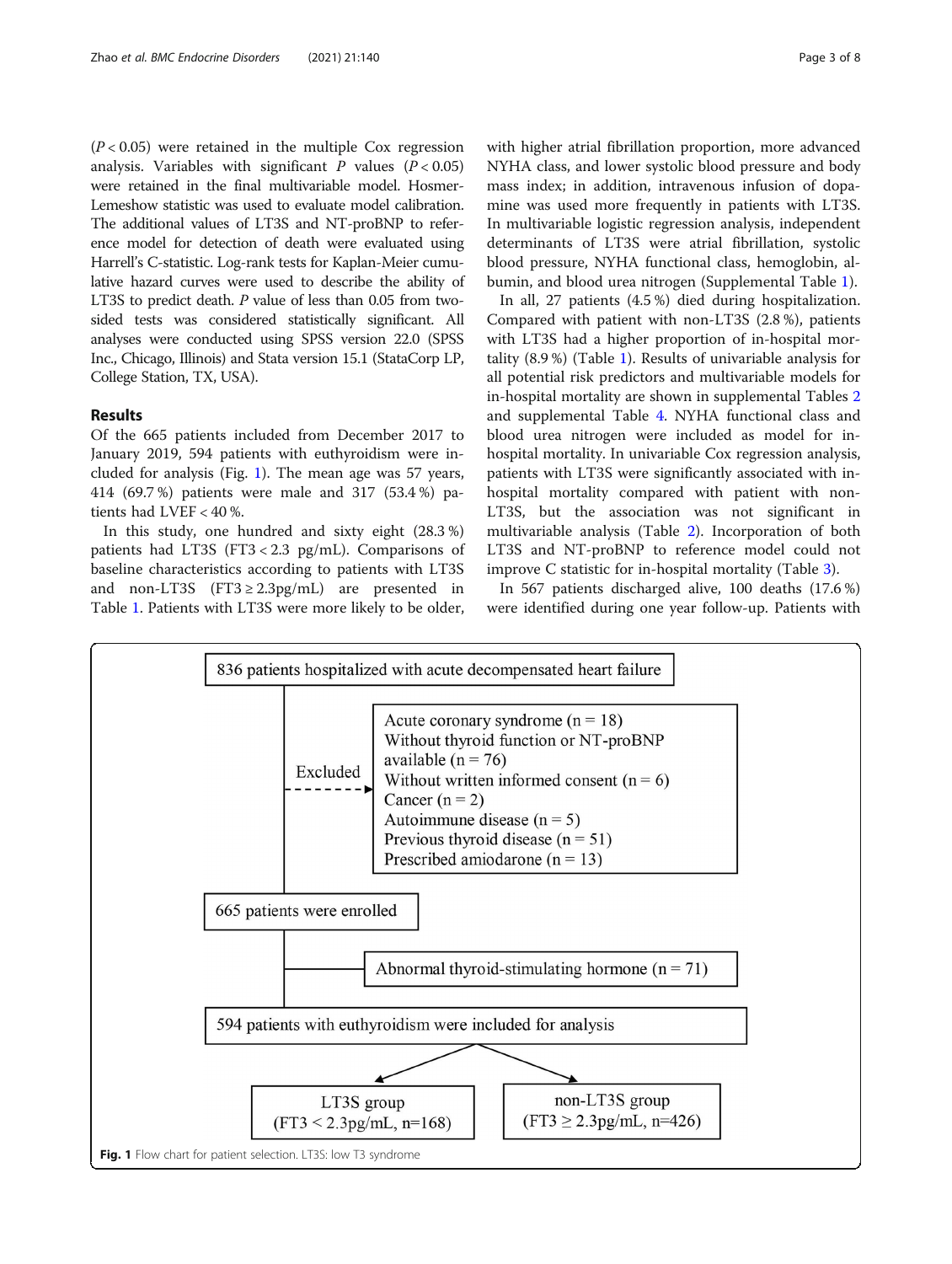| Variable                                     | LT3S group<br>$(n = 168)$ | non-LT3S group<br>$(n = 426)$ | P value |
|----------------------------------------------|---------------------------|-------------------------------|---------|
| Age, year                                    | $61 \pm 16$               | $57 \pm 15$                   | 0.009   |
| Male, n (%)                                  | 114 (67.9)                | 300 (70.4)                    | 0.540   |
| History, n (%)                               |                           |                               |         |
| Hypertension                                 | 80(47.6)                  | 189(44.4)                     | 0.473   |
| Diabetes mellitus                            | 44(26.2)                  | 88(20.7)                      | 0.144   |
| Ischemic heart disease                       | 58(34.5)                  | 142(33.3)                     | 0.782   |
| Dilated cardiomyopathy                       | 38(22.6)                  | 118(27.7)                     | 0.205   |
| Valvular heart disease                       | 47(28.0)                  | 98(23.0)                      | 0.204   |
| Atrial fibrillation                          | 82(49.1)                  | 134(32.2)                     | < 0.001 |
| Physical examination                         |                           |                               |         |
| Heart rate, beats/min                        | $79 \pm 19$               | $79 \pm 16$                   | 0.999   |
| Systolic blood pressure, mmHg                | $112 \pm 19$              | $117 \pm 19$                  | 0.003   |
| Body mass index, kg/m <sup>2</sup>           | $23.0 \pm 4.3$            | $24.0 \pm 4.7$                | 0.016   |
| NYHA functional class, n (%)                 |                           |                               | < 0.001 |
| $\parallel$                                  | 11(6.5)                   | 86(20.2)                      |         |
| $\begin{array}{c} \hline \end{array}$        | 68(40.5)                  | 204(47.9)                     |         |
| $\mathsf{I}\mathsf{V}$                       | 89(53.0)                  | 136(31.9)                     |         |
| LVEF (%)                                     | $41.6 \pm 14.1$           | $39.6 \pm 14.5$               | 0.128   |
| LVEF < 40 %, n $(%$                          | 82(48.8)                  | 235(55.2)                     | 0.162   |
| LVEDD, mm                                    | $60.0 \pm 13.2$           | $62.5 \pm 12.8$               | 0.031   |
| Laboratory results                           |                           |                               |         |
| Hemoglobin, g/dL                             | $126.1 \pm 26.4$          | $138.5 \pm 20.8$              | < 0.001 |
| Sodium, mmol/L                               | $138.2 \pm 4.2$           | $139.6 \pm 3.3$               | < 0.001 |
| Albumin, g/dL                                | $37.4 \pm 4.8$            | $40.5 \pm 4.4$                | < 0.001 |
| Blood urea nitrogen, mmol/L                  | $11.5 \pm 6.5$            | $8.4 \pm 3.9$                 | < 0.001 |
| Creatinine, umol/L                           | $117.1 \pm 57.7$          | $96.8 \pm 36.3$               | < 0.001 |
| NT-proBNP, pg/mL                             | 3165(1441-5525)           | 1756(998-3263)                | < 0.001 |
| Medication on presentation, n (%)            |                           |                               |         |
| Diuretics                                    | 134(79.8)                 | 330(77.5)                     | 0.542   |
| ACEI/ARB/ARNI                                | 99(58.9)                  | 236(55.4)                     | 0.435   |
| β-blockers                                   | 132(78.6)                 | 328(77.0)                     | 0.679   |
| Spironolactone                               | 106(63.1)                 | 262(61.5)                     | 0.719   |
| Intravenous cardiotonic therapy              |                           |                               |         |
| Dopamine                                     | 121(72.0)                 | 191(44.8)                     | < 0.001 |
| Dobutamine                                   | 5(3.0)                    | 13(3.1)                       | 0.961   |
| Norepinephrine                               | 7(4.2)                    | 16(3.8)                       | 0.815   |
| In-hospital death, n (%)                     | 15(8.9)                   | 12(2.8)                       | 0.001   |
| One-year all cause death, n (%) <sup>a</sup> | 53(34.6)                  | 47(11.3)                      | < 0.001 |

#### <span id="page-3-0"></span>Table 1 Baseline characteristics of patients according to FT3 calssification

<sup>a</sup>For patients discharged alive. ACEI angiotension-converting enzyme inhibitor; ARB angiotensin receptor blocker; eGFR estimated glomerular filtration rate; FT3 free triiodothyronine; LVDD left ventricular diastolic diameter; LVEF left ventricular ejection fraction; NT-proBNP N-terminal pro-B-type natriuretic peptide; NYHA New York Heart Association

LT3S had a higher proportion of 1 year all-cause mortality (34.6 %) than that in patient with non-LT3S (11.3 %) (Table 1). Results of univariable analysis for all potential risk predictors and multivariable models for 1 year allcause mortality are shown in supplemental Tables [3](#page-6-0) and supplemental Table [4.](#page-6-0) Model for 1-year all-cause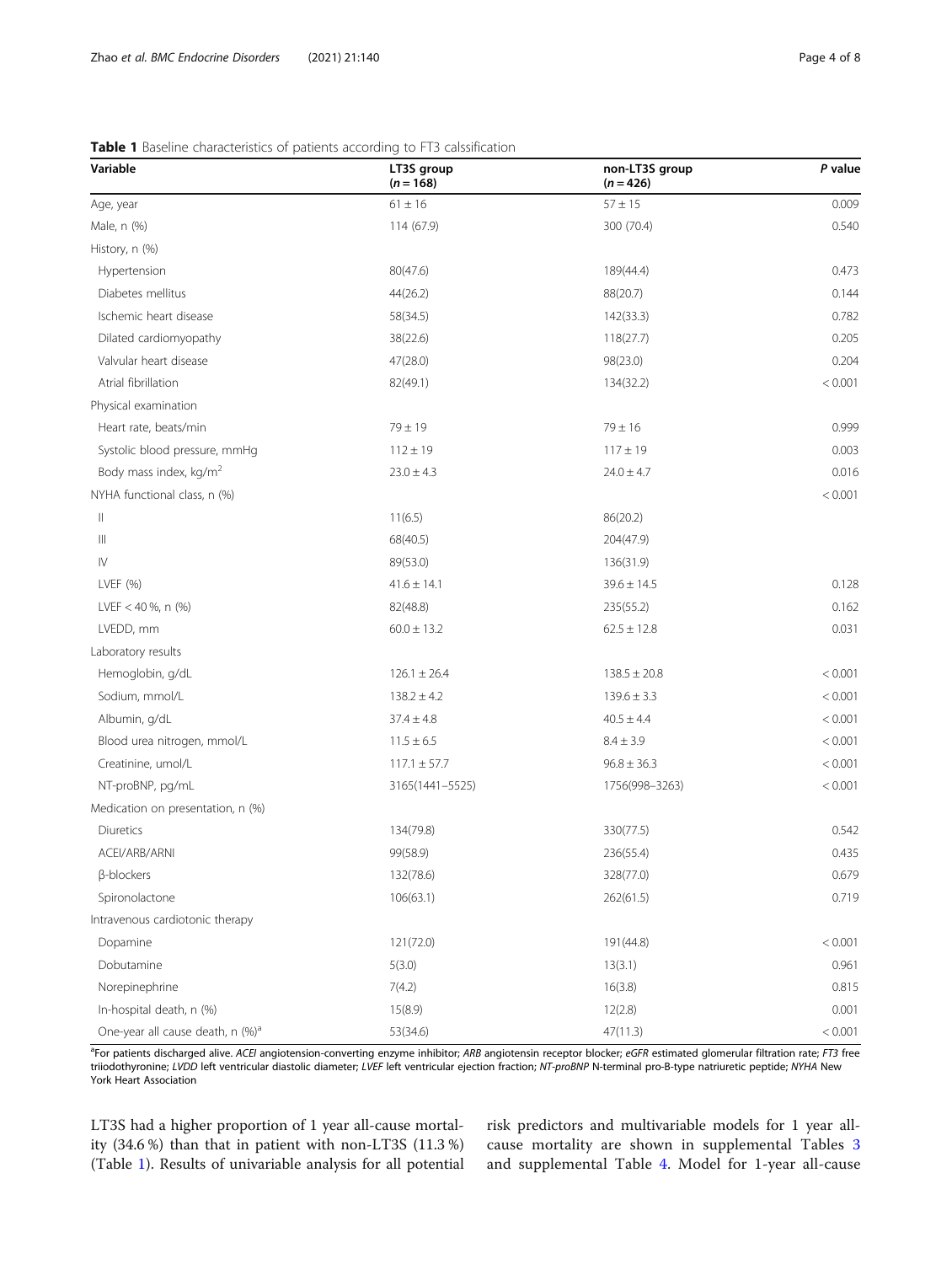#### <span id="page-4-0"></span>Table 2 Association of LT3S and NT-proBNP with risk of death

|                            | In-hospital death  |         | One year all-cause death |         |
|----------------------------|--------------------|---------|--------------------------|---------|
|                            | <b>HR(95 % CI)</b> | P value | <b>HR(95 % CI)</b>       | P value |
| LT3S                       |                    |         |                          |         |
| Unadjusted                 | 3.382(1.548-7.389) | 0.002   | 3.554(2.399-5.265)       | < 0.001 |
| Model <sup>a</sup>         | 1.872(0.813-4.309) | 0.140   | 1.928(1.264-2.941)       | 0.002   |
| $Modela + Log (NT-proBNP)$ | 1.583(0.676-3.708) | 0.290   | 1.845 (1.206-2.823)      | 0.005   |
| Log (NT-proBNP)            |                    |         |                          |         |
| Unadjusted                 | 2.861(1.744-4.692) | < 0.001 | 2.572(2.017-3.280)       | < 0.001 |
| Model <sup>a</sup>         | 2.071(1.209-3.546) | 0.008   | 1.919(1.456-2.529)       | < 0.001 |
| $Modela + 1T3S$            | 1.983(1.151-3.416) | 0.014   | 1.891(1.430-2.500)       | < 0.001 |

<sup>a</sup>Model for in-hospital death: blood urea nitrogen and New York Heart Association functional class

Model for one-year all-cause death: blood urea nitrogen, systolic blood pressure, body mass index, New York Heart Association functional class, sodium, and

albumin. LT3S low T3 syndrome; NT-proBNP N-terminal pro-B-type natriuretic peptide

mortality included systolic blood pressure, body mass index, NYHA functional class, sodium, albumin, and blood urea nitrogen. In univariable Cox regression analysis, patients with LT3S were significantly associated with 1-year all-cause mortality compared with patient with non-LT3S, this association remained significant when adjusted for reference model with or without NT-proBNP included (Table 2). Incorporation of both LT3S and NT-proBNP to reference model could improve C statistic for 1-year all-cause mortality (Table 3).

Kaplan-Meier cumulative hazard curves showed the association of LT3S with risk of death compared with patients with non-LT3S (Fig. [2\)](#page-5-0).

#### Discussion

This study showed 28.3 % of euthyroid patients with acute decompensated HF had LT3S. In multiple Cox regression, LT3 syndrome did not remain significant adjusted hazard ratio for in hospital mortality but did remain in the model next to NTproBNP for 1-year allcause mortality. As for in-hospital mortality prediction, LT3S only had a significant unadjusted hazard ratio, and the combination of LT3S and NT-proBNP for risk prediction was not strong enough.

LT3S is an important phenotype among HF patients with thyroid disorders. In our study, 28.3 % of euthyroid patients hospitalized with acute decompensated HF presented with LT3S, which was similar to the report of 15.[3](#page-6-0)–53.5 % by previous studies  $[3-6, 8]$  $[3-6, 8]$  $[3-6, 8]$  $[3-6, 8]$ . The mechanisms underlying this disorder may be attributable to multiple factors including decreased T4 transportation into tissues [[9\]](#page-7-0), impaired T4 to T3 conversion result from diminished activity of phenolic ring deiodinase (type I and type II deiodinase) [[10](#page-7-0)–[12](#page-7-0)], increased inactivation of T4 and T3 associated with increasing activity of tyrosil ring deiodinase (type III deiodinase) [\[10,](#page-7-0) [13](#page-7-0)] and impairment of TRH metabolism [[13,](#page-7-0) [14](#page-7-0)]. In multivariable logistic regression analysis, we found that variables, which partially reflect the status of nutrition (hemoglobin, albumin), liver (albumin) and kidney function (blood urea nitrogen), and volume overload (NYHA functional class, systolic blood pressure), have a significant effect on LT3S. Malnutrition and impairment of liver and kidney has been documented to be associated with reduced T3 through decreasing type I deiodinase activity [\[5](#page-6-0)], which predominantly expressed in the liver and kidney and is responsible for most of circulating T3 levels [\[15](#page-7-0), [16](#page-7-0)]. In addition, volume overload could lead to circulation disorder and tissue hypoxia and result in

Table 3 C statistic for models predicting in-hospital mortality and 1-year all-cause mortality in HF patients with euthyroidism

|                            | In-hospital death           |           |               | 1-year all-cause death             |           |               |
|----------------------------|-----------------------------|-----------|---------------|------------------------------------|-----------|---------------|
|                            | C statistic<br>$(95 \% Cl)$ | Pvalue    | H-L<br>Pvalue | C statistic<br>$(95\% \text{ Cl})$ | Pvalue    | H-L<br>Pvalue |
| Model*                     | $0.789(0.717 - 0.862)$      | Reference | 0.765         | $0.783(0.737 - 0.830)$             | Reference |               |
| $Model* + Log (NT-proBNP)$ | $0.830(0.752 - 0.905)$      | 0.092     | 0.883         | $0.805(0.758 - 0.852)$             | 0.126     | 0.507         |
| $Model* + LTSS$            | $0.800$ $(0.728 - 0.872)$   | 0.489+    | 0.954         | $0.793(0.746 - 0.840)$             | $0.297 +$ | 0.697         |
| Model $*$ + two variables  | $0.833(0.753 - 0.908)$      | $0.088 +$ | 0.382         | $0.813(0.768 - 0.859)$             | $0.047+$  | 0.996         |

\*Model for in-hospital mortality: blood urea nitrogen and New York Heart Association functional class. Model for 1 year all-cause mortality: blood urea nitrogen, systolic blood pressure, body mass index, New York Heart Association functional class, sodium, and albumin.  $tp > 0.05$  when compared with Model + NT-proBNP H-L Hosmer-Lemeshow statistic; LT3S low T3 syndrome; NT-proBNP N-terminal pro-B-type natriuretic peptide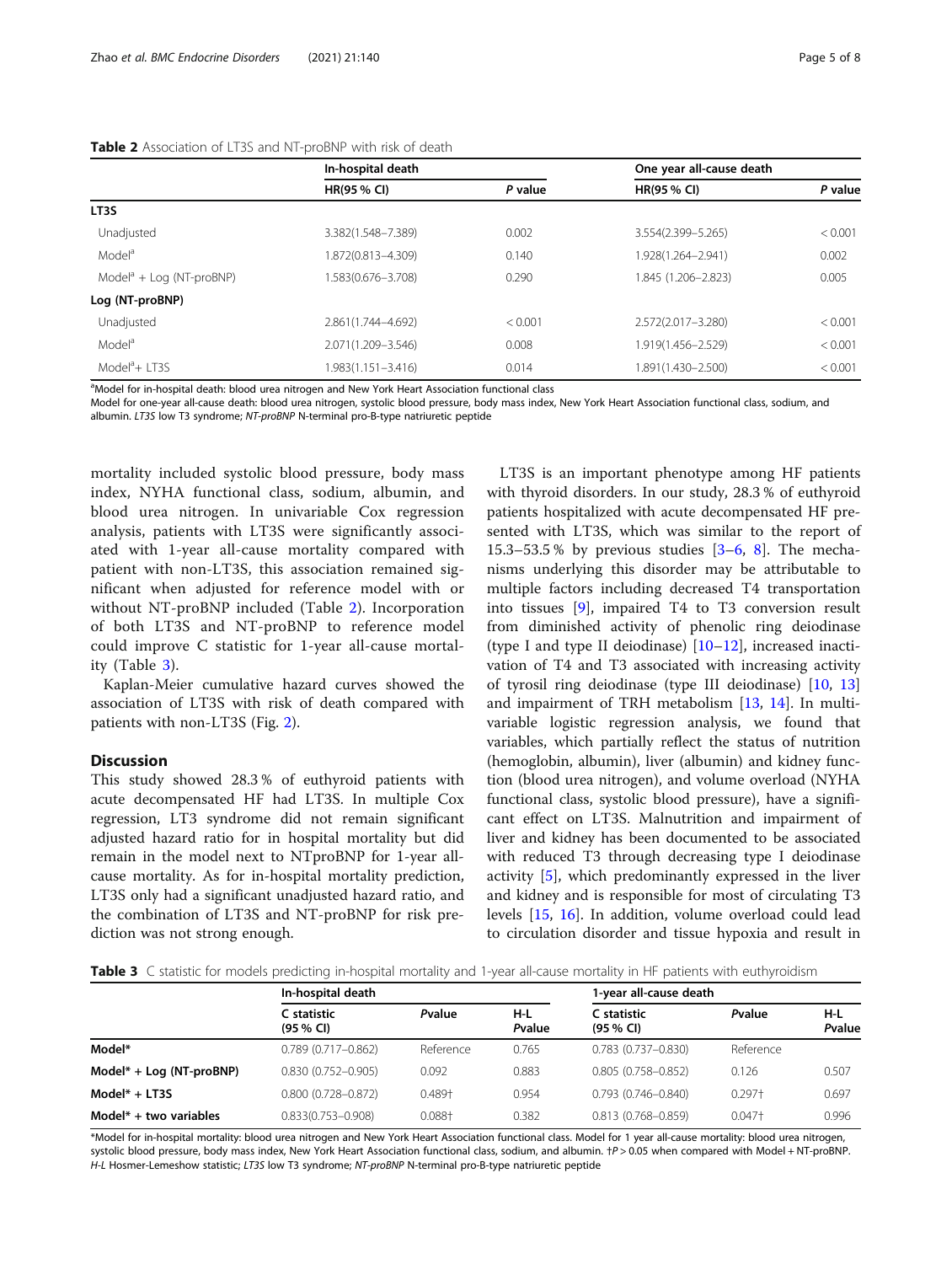<span id="page-5-0"></span>

inactivation of T3 through induction of type III deiodinase activity [[2,](#page-6-0) [13](#page-7-0)]. Notably, age was not independently associated with LT3S in our results. In contrast, a recent report in 956 euthyroid patients with acute HF suggested an independent association between LT3S and aging [\[6](#page-6-0)]. These difference are probably explained by the lower mean age of patients in our study (57 years old vs. 70 years old). The different proportion of comorbid conditions such as ischemic heart disease and hypertension might possible cause such regional characteristics [\[17](#page-7-0)]. Consistent with previous reports [\[6\]](#page-6-0), we also found that patients with LT3S are more likely to receive intravenous infusion of dopamine. The use of inotropics might have the potential to increase FT3 values and is associated with short-term hemodynamic and neurohormonal improvement [[18](#page-7-0)]. Further studies are needed to validate the implication of inotropics treatment in patients with LT3S.

Generally, LT3S was considered an adaptive mechanism to reduce metabolic demand in early phase of HF, and a maladaptive mechanism to be associated with comorbidities when decompensated HF occurs and progresses [[19\]](#page-7-0). Several studies have reported a weak association between T3 and LVEF in HF patient with or without severe symptom [[5,](#page-6-0) [6,](#page-6-0) [20\]](#page-7-0). The involvement of T3 in comorbidities of patients with decompensated HF might represent a potential advantage for prognostic

value over established biomarkers such as natriuretic peptides, which have been validated to be important markers for left ventricular dysfunction. Although previous published reports have demonstrating that low T3 was associated with worse outcomes in patients with acute HF during hospitalization [\[4\]](#page-6-0) and long term follow-up  $[4-6, 8, 21]$  $[4-6, 8, 21]$  $[4-6, 8, 21]$  $[4-6, 8, 21]$  $[4-6, 8, 21]$  $[4-6, 8, 21]$  $[4-6, 8, 21]$  $[4-6, 8, 21]$  $[4-6, 8, 21]$ , data about the combination of LT3S and NT-proBNP as risk predictors was limited. A study by Chuang et al. showed that total T3 remained as predictor of prognosis for mortality beyond clinical risk factor and NT-proBNP, while free T3 was not predictive in univariate analysis in 106 critically ill patients with acute HF  $[21]$  $[21]$ . The weak result for free T3 are probably due to the lower FT3 levels in patients with severe condition and older age (mean age was 71 years), smaller sample size, and a broader spectrum of follow-up time (including short and longer term follow-up).

With respect to prognosis during hospitalization, Rothberger et al. have reported that FT3 was significantly associated with length of stay in adjusted model, but failed to find association between FT3 and hospital death because only 3 in-hospital deaths were identified [[4\]](#page-6-0). In the present study, we found the combination of LT3S and NT-proBNP in predicting in-hospital mortality was not strong enough. This could be explained that LT3S was probably reversed by inotropic stimulation, the number of events of in hospital mortality was small,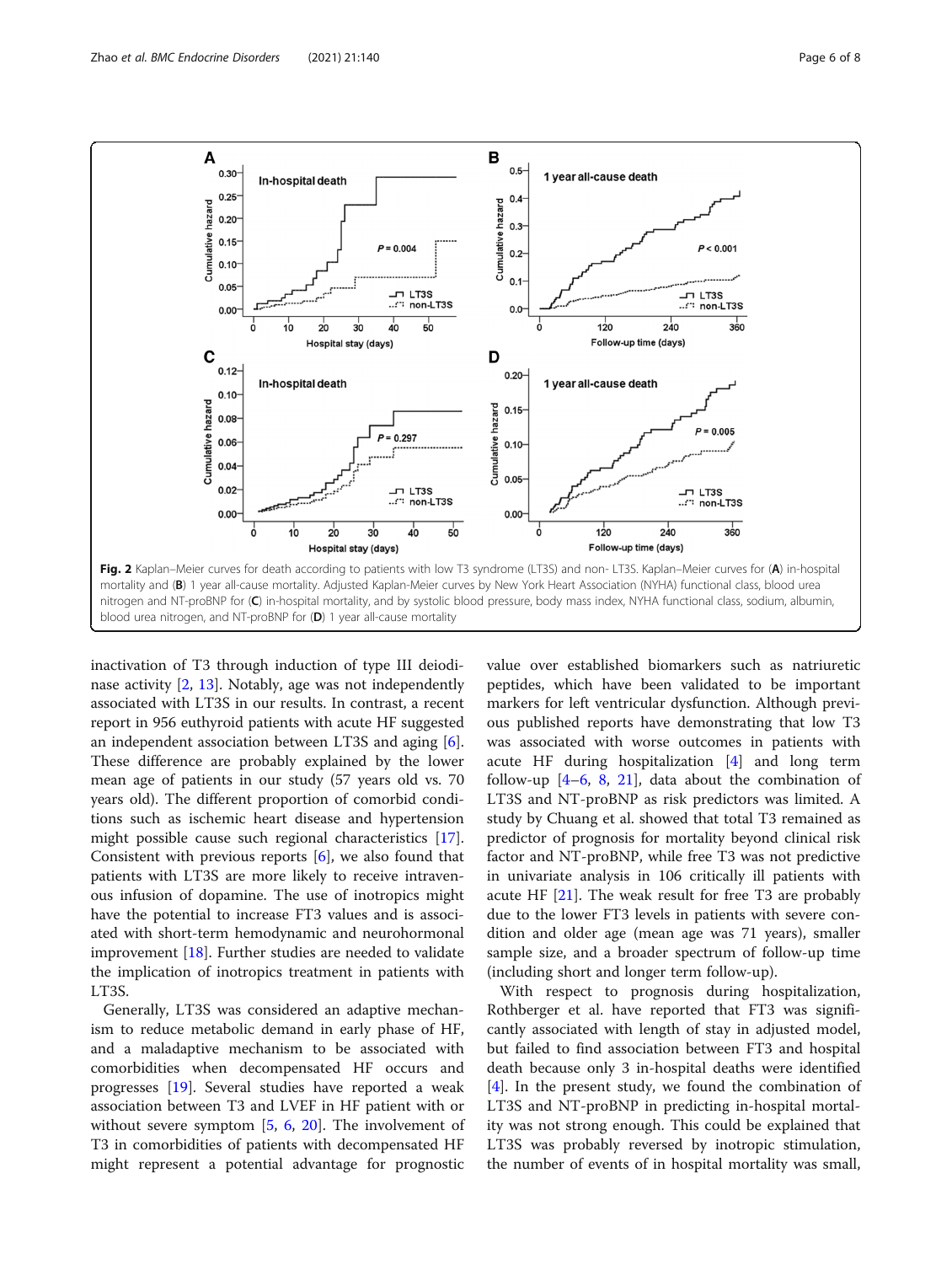<span id="page-6-0"></span>and the presence of LT3S might be a chronic pathophysiologic process in the progression of HF. Furthermore, FT3, as a marker of multi-system impairment, could not directly reflect left ventricular dysfunction and temporal hemodynamic parameters [5]. Further studies with serial measurement of FT3 in euthyroid patients with decompensated HF will be helpful to validate this statement and to identify the association between FT3 changes and HF progression.

Our study has several limitations. First, in this observational study, the potential efficacy of T3 replacement in patients with LT3S was not evaluated. Second, although logistic regression analysis had detect the variables affecting LT3S in this study, we did not deeply understand the process of LT3S during therapy and follow-up by monitoring the change of FT3, especially for those without LT3S at admission. Third, clinical data at baseline was used to identify risk factors for patients discharged alive. These factors might not be able to better reflect the status of patients at discharge. Other factors such as invasive therapies, discharge instruction and post-discharge management might affect the results.

#### Conclusions

This study firstly investigated the prognostic value of LT3S and NT-proBNP as predictors for mortality in patients hospitalized with acute decompensated HF in short and longer term. The combination of LT3S and NT-proBNP was effective for improving risk stratification and discrimination for 1 year all-cause mortality, but was weak to provide additional prognostic value for in-hospital mortality. The results of this study will help clinicians more accurately assess the risk of patients with decompensated HF and tailor their therapies.

#### Abbreviations

ACEI: Angiotension-converting enzyme inhibitor; ARB: Angiotensin receptor blocker; eGFR: Estimated glomerular filtration rate; FT3: Free triiodothyronine; HF: :Heart failure; H-L: Hosmer-Lemeshow statistic; LT3S: Low T3 syndrome; LVDD: Left ventricular diastolic diameter; LVEF: Left ventricular ejection fraction; NT-proBNP: N-terminal pro-B-type natriuretic peptide; NYHA: New York Heart Association; ROC: Receiver operating characteristic; T4: Tetraiodothyronine; TSH: Thyroid stimulating hormone

#### Supplementary Information

The online version contains supplementary material available at [https://doi.](https://doi.org/10.1186/s12902-021-00801-x) [org/10.1186/s12902-021-00801-x](https://doi.org/10.1186/s12902-021-00801-x).

Additional file 1. Additional file 2. Additional file 3. Additional file 4.

#### Acknowledgements

We acknowledge all the staff and participants of this study for their important contributions.

#### Authors' contributions

Zhao X-K and Zhang R-C wrote the manuscript, analyzed the data, and organized and edited the manuscript. Li Y-D and Zhang J originated and designed the study and reviewed the manuscript. Zhang Y-H contributed to the discussion. Jiang H-G, Liu K, Ma C-X, Bai M, An T, Yao YN, Wang X-Q, and Wang M contributed to data collection. All authors have approved the final article.

#### Funding

This study was supported by grants from Scientific research project of preventing and treating major diseases of TCM (No. GZKZD-2018-02), Gansu province, China. Evidence-based capacity building project of Chinese medicine(2019XZZX-XXG002),Science and Technology Department of State Administration of Traditional Chinese Medicine, China. and National key R & D plan (No. 2017YFC1308300), Mister of Science and Technology of the people's Republic of China, China.

#### Availability of data and materials

The datasets used and analysed during the current study can be obtained from the corresponding author on reasonable request.

#### **Declarations**

#### Ethics approval and consent to participate

Written informed consent was obtained from patients and patient's family and/or legal guardian for dead patients. The study protocol was in compliance with the Declaration of Helsinki and the ethics committee of Affiliated Hospital of Gansu University of Chinese Medicine and the First Hospital of Lanzhou University approved this study (approve number: 2017-04).

#### Consent for publication

Not applicable.

#### Competing interests

The author(s) declared no potential conflicts of interest with respect to the research, authorship, and/or publication of this article.

#### Author details

<sup>1</sup> Heart Failure Center, Fuwai Hospital, National Center for Cardiovascular Diseases, Chinese Academy of Medical Sciences & Peking Union Medical College, 167 Beilishi Road, 100037 Beijing, China. <sup>2</sup>Department of Cardiology, Affiliated Hospital of Gansu University of Chinese Medicine, 732 Jiyuguanxi Road, 730000 Lanzhou, China. <sup>3</sup>Department of Cardiology, The First Hospital of Lanzhou University, 730000 Lanzhou, China.

#### Received: 8 November 2020 Accepted: 21 June 2021 Published online: 02 July 2021

#### References

- 1. Hartupee J, Mann DL. Neurohormonal activation in heart failure with reduced ejection fraction. Nature reviews Cardiology, 2017; 14(1):30–8.
- 2. Cappola AR, Desai AS, Medici M,et al. Thyroid and Cardiovascular Disease Research Agenda for Enhancing Knowledge, Prevention, and Treatment. Circulation, 2019.
- 3. Hayashi T, Hasegawa T, Kanzaki H,et al. Subclinical hypothyroidism is an independent predictor of adverse cardiovascular outcomes in patients with acute decompensated heart failure. ESC heart failure, 2016; 3(3):168–76.
- 4. Rothberger GD, Gadhvi S, Michelakis N,et al. Usefulness of Serum Triiodothyronine (T3) to Predict Outcomes in Patients Hospitalized With Acute Heart Failure. The American journal of cardiology, 2017; 119(4): 599–603.
- 5. Sato Y, Yoshihisa A, Kimishima Y,et al. Low T3 Syndrome Is Associated With High Mortality in Hospitalized Patients With Heart Failure. Journal of cardiac failure, 2019; 25(3):195–203.
- 6. Asai K, Shirakabe A, Kiuchi K,et al. Relation of Low Triiodothyronine Syndrome Associated With Aging and Malnutrition to Adverse Outcome in Patients With Acute Heart Failure. The American journal of cardiology, 2020; 125(3):427–35.
- 7. Chinese Society of Cardiology of Chinese Medical Association, Editorial Board of Chinese Journal of Cardiology Practice Guideline. Chinese